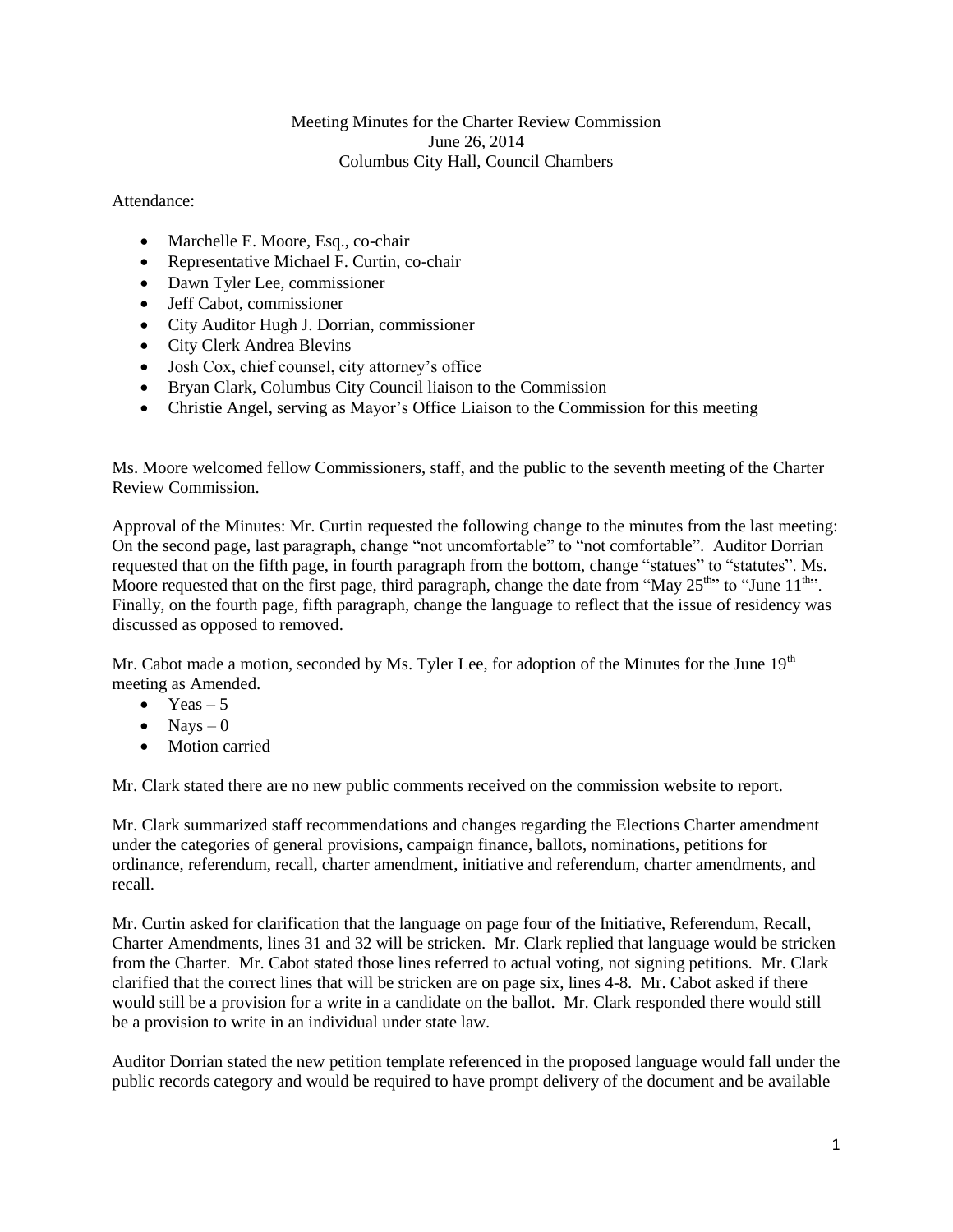upon request. Mr. Clark responded the item would more than likely be added to the City Council website for easy access and would be considered a public record. Mr. Cox concurred.

Auditor Dorrian stated the Ohio Revised Code (ORC) requires petitions be filed with the City Auditor and asked if the proposed language clarifies that petitions do not have to be filed with the City Auditor. Mr. Cox replied the proposed new language in the Charter states petitions should be filed with the City Clerk and would take precedence over state code provisions.

Auditor Dorrian stated that in the summary under Recall, there was a reference to 15 percent of the last regular municipal election and asked for clarification that the recommendation would change the reference to the last mayoral election. Mr. Clark responded that it would.

Mr. Cabot made a motion, seconded by Ms. Tyler Lee, to approve the proposed language to be drafted into a final format for consideration by the Commission.

- $\bullet$  Yeas 5
- $\bullet$  Navs 0
- Motion carried

Ms. Amy DeLong, Director of the Civil Service Commission, presented residency for city employees issue and asked the Charter Commission for additional time to consider this issue due to the complexity of the issue and the numerous parties involved and affected by the decision.

Ms. Moore asked if Ms. DeLong was requesting that the Commission not take any action on the residency issue at this time. Ms. DeLong responded affirmatively.

Mr. Curtin asked if staff was in agreement with the suggestion. Ms. Angel stated the administration agreed with the suggestion. Mr. Clark stated Council agreed with the suggestion.

Mr. Cabot asked if the Commission was being asked to ignore an inoperable section of the Charter. Mr. Cox added Ms. DeLong's statement was based on the State Supreme Court decision and the decision would not be appealed. Mr. Cabot responded he did not believe the Commission was doing its job if it left an invalid and inoperable provision in the Charter.

Ms. DeLong stated the provision should not be left for a stagnant period of time, while at the same time understands that this Commission has a short period of time to make its recommendations. Ms. DeLong added there are numerous parties that could be affected and would need input from all parties involved if expecting the proposed language to be successful at the ballot. Mr. Curtin asked if the Commission was not being asked to ignore the provision for the entire life of the Commission but only the current meeting. Ms. Moore asked if this meant there would be another presentation on the issue at the next meeting. Mr. Clark replied during this phase of the Charter Review Commission, staff recommendation to leave this issue off the table because it is intertwined with other Civil Service issues that will take more time to review.

Auditor Dorrian asked for clarification on whether there would be a recommendation brought before the Commission in the near future to address the residency matter. Ms. Angel replied further discussion is warranted before a complete recommendation can be made to this Commission and asked to table the issue until a comprehensive recommendation could be made.

Ms. Moore asked how much more time staff would need for recommendations. Ms. Angel replied staff had not had enough time to discuss the issue completely and would likely need the balance of the year at a minimum to formulate a recommendation. Mr. Curtin stated it seemed the administration, Council, and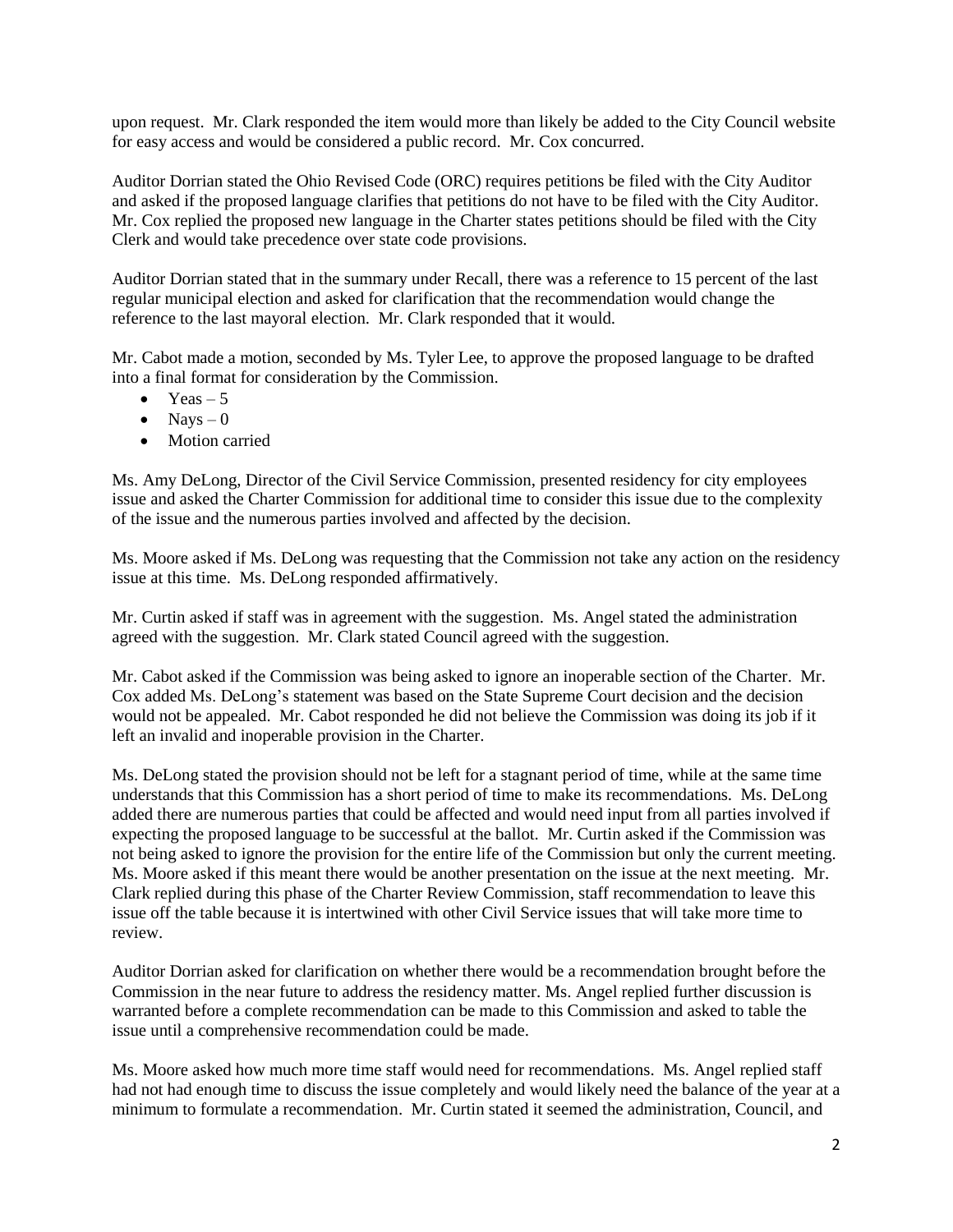Civil Service Commission believe the factors involved do not allow for a recommendation and was comfortable not acting at the current meeting but would like to receive information on the anticipated length of the process from staff before the next meeting and then at the next meeting the Commission could discuss what should be done going forward. Ms. Moore asked for further information at the next meeting on next steps and how best to proceed.

Mr. Cabot asked if provision were removed and state law changed, could council, by ordinance, adopt a residency requirement. Mr. Cox replied that there were options beyond repealing or not repealing the provision, but before any action could be taken, the Charter provision would have to be changed. Mr. Cabot asked if Council could take action inconsistent with the Charter provision even though the provision has been declared invalid and unenforceable by state law and state courts. Mr. Cox replied that nothing could be done by Council at this point.

Mr. Clark stated there was precedent in previous Charter reviews in 1993 and 1998 that had issues that were so unique and took so much time that further study was needed before action. Ms. Moore asked for a time frame and what steps need to be taken to bring the matter to closure.

Mr. Clark presented on inability of officeholders updated language on page 1, line 22, "or six months have passed". Mr. Clark added there was no limitation on how long temporary disability could be declared and staff gave recommendations on rescinding a temporary declaration of inability.

Mr. Cabot asked what happens when the six months has expired. Mr. Clark responded that is when the 90 day time period for permanent inability would begin. Mr. Cabot asked if that was explicitly stated in the language. Mr. Clark stated it was.

Mr. Curtin made a motion, seconded by Ms. Tyler Lee, to approve the proposed language to be drafted into a final format for consideration by the Commission.

- $\bullet$  Yeas 5
- $\bullet$  Nays 0
- Motion carried

Mr. Clark presented Officeholder Compensation and the proposed language of a cost of living provision limiting the Charter's ability to increase salary, and creation of a Citizens' Commission on Elected Official Compensation.

Ms. Moore asked how often that commission would meet. Mr. Clark responded the commission would meet every four years. Members would be appointed by the second Council meeting of the year, have three months to conduct its work, and Council would have 30 days to act after the recommendation was received.

Mr. Cabot stated that in his opinion, the cost of living provision is a level of detail that does not belong in the Charter. Mr. Curtin replied that nothing is more sensitive to an elected official than having to set their own salary, and that a cost of living adjustment review would set the appropriate tone. Ms. Tyler Lee stated support for the recommendation. Ms. Moore stated her support for the recommendation.

Mr. Cabot made a motion, seconded by Mr. Curtin, to approve the proposed language to be drafted into a final format for consideration by the Commission.

- $\bullet$  Yeas 5
- $\bullet$  Navs 0
- Motion carried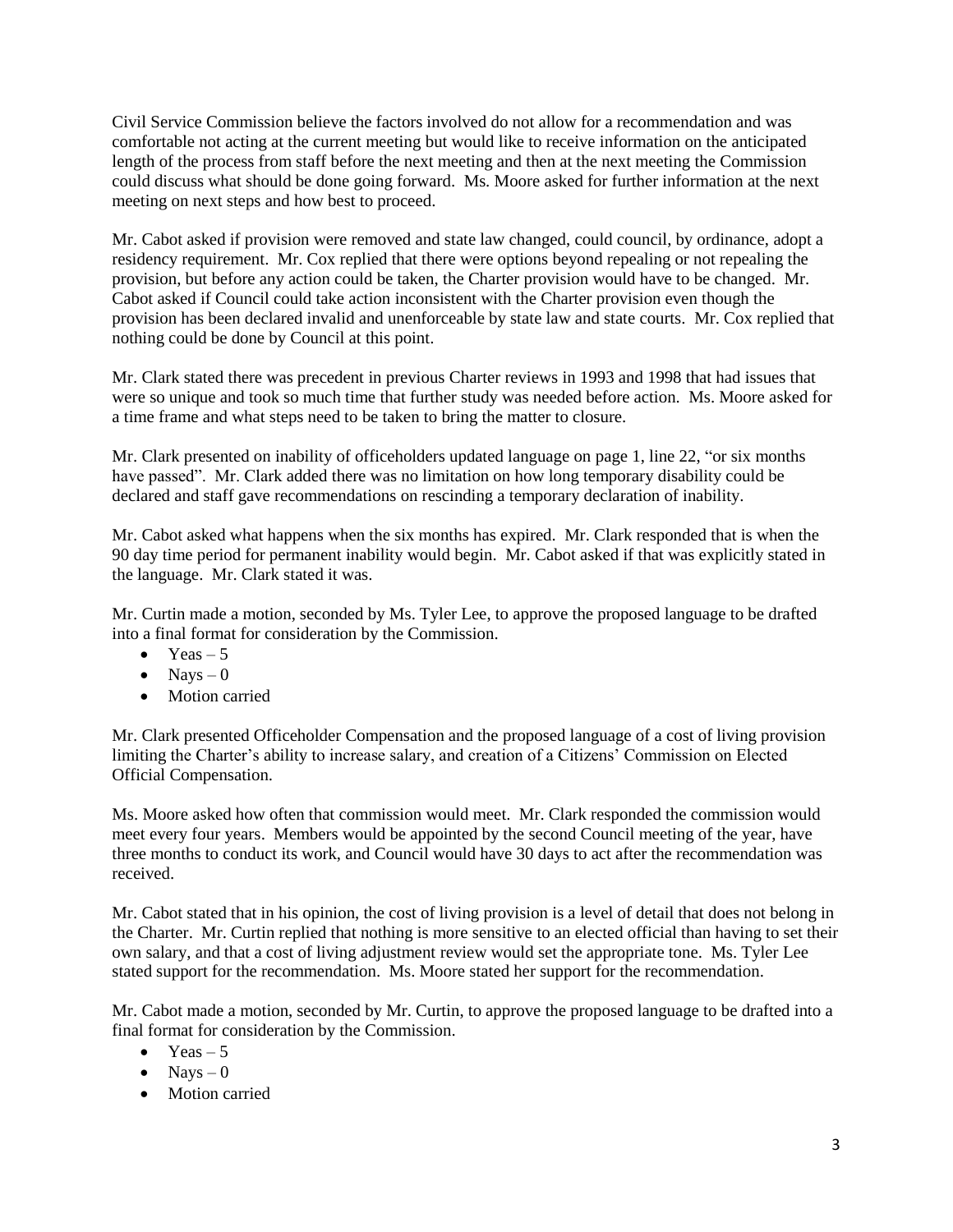Mr. Clark presented the updated language for public records. Mr. Cox stated the proposed language appropriately reflects state law provisions.

Mr. Clark presented the updated language for open meetings and read the proposed section in its entirety.

Ms. Moore addressed Auditor Dorrian's concern at the previous meeting about confidentiality conflicts. Mr. Cox corrected a previous statement and stated that the Board of Tax Appeals is a decision making body but is not subject to open meetings law.

Auditor Dorrian made a motion, seconded by Ms. Tyler Lee, to approve the proposed language to be drafted into a final format for consideration by the Commission.

- $\bullet$  Yeas 5
- $\bullet$  Nays 0
- Motion carried

Mr. Clark presented the updated language for prohibited use of public funds and proposed two options for the Commission's consideration.

Mr. Curtin asked if language would allow the city to continue to produce brochures concerning items like bond issue packages that are explanatory in nature but would not allow public funds to be used for television or radio commercials or communication urging the passage of such. Mr. Cox responded this was correct. Ms. Tyler Lee asked if staff had a preferred option. Mr. Clark responded option 2 would provide much greater flexibility. Ms. Angel concurred with Council that the administration's preference is option 2.

Auditor Dorrian made a motion, seconded by Mr. Curtin, to approve the proposed language in option two to be drafted into a final format for consideration by the Commission.

- Yeas  $-5$
- $\bullet$  Nays 0
- Motion carried

Mr. Clark presented the proposed updated language regarding city official qualifications.

Mr. Cabot clarified that the state requirement is one year residency prior to running for office in that municipality and the current Charter requirement is that the individual is simply an elector of the city. Mr. Clark responded that was correct. Mr. Cabot stated he believes the current Charter has been and is sufficient, and the history of elected city officials in Columbus has been excellent. Auditor Dorrian was not supportive of the one year requirement. Ms. Moore stated she was in favor of the one year residency but could accept its removal.

Ms. Tyler Lee asked why Auditor Dorrian supported the removal of the one year residency provision. Auditor Dorrian replied the history of the current Charter has worked well and does not see the need to place additional restriction on the eligibility to run for elected office. Mr. Curtin supported not adding a residency requirement to the provision.

Ms. Moore asked if staff had a position. Mr. Clark stated Council is neutral and is seeking guidance on the issue. Ms. Angel concurred the administration was seeking guidance from the Commission. Auditor Dorrian made a motion, seconded by Mr. Cabot, to approve the proposed language, with no one year residency provision, to be drafted into a final format for consideration by the Commission.